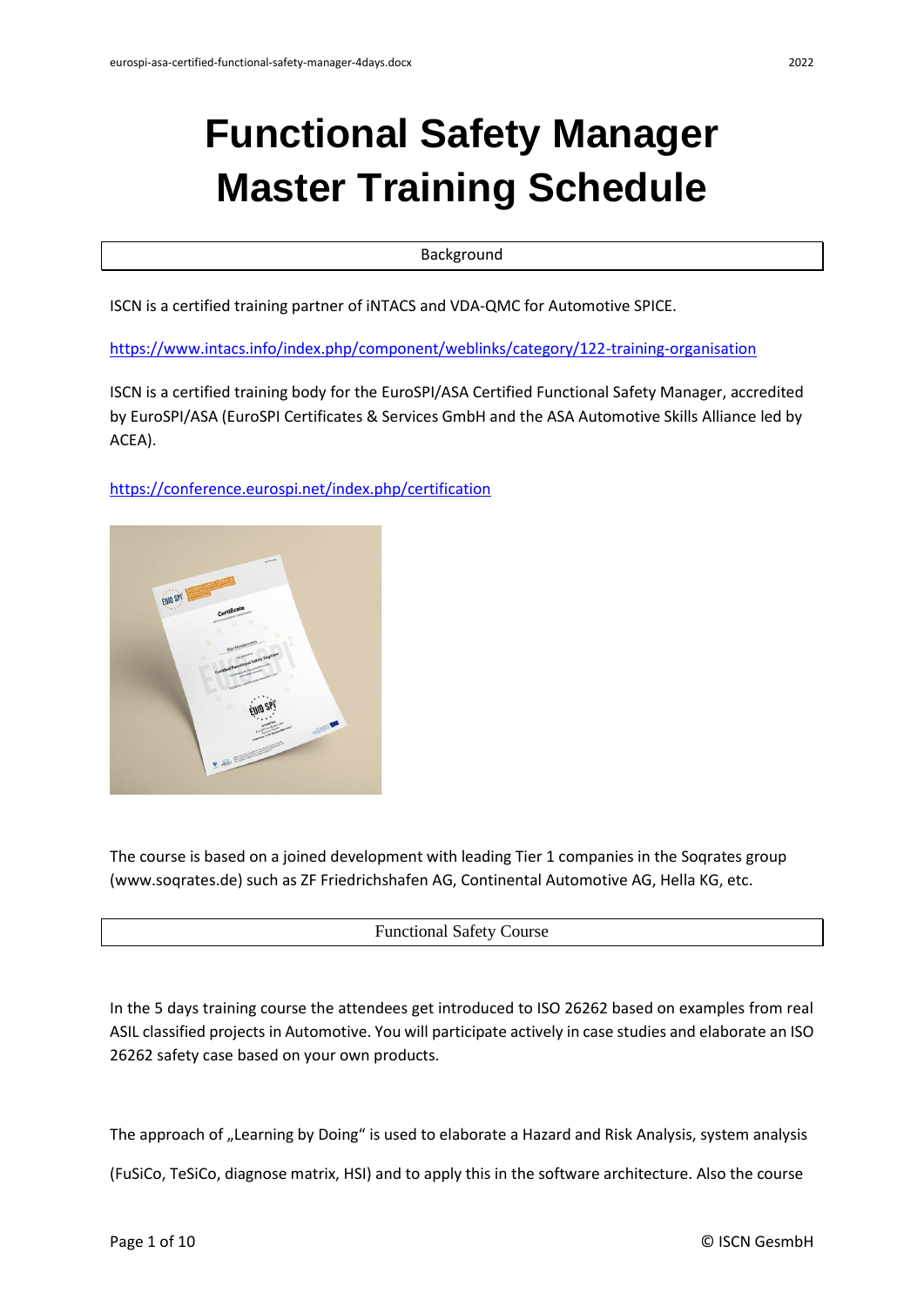introduces to HW safety analysis, fault trees, and FIT rates calculation. Also we include information about legal aspects.

#### **Target Group Functional Safety Manager Strategy Level**

Managers who need to understand the impact of functional safety on their products, the liabilities and the processes.

## **Target Group Functional Safety Engineer**

Safety Manager, Quality Manager, System- and SW Architects, project leaders, experienced engineers who are confronted with functional safety design.

**Resources** 

## **Functional Safety Manager Strategy Level**

The course materials and lectures are online available on the DRIVES platform.

## <https://learn.drives-compass.eu/>



Scroll down and select the course.

- Select the course Functional Safety Manager Strategic Level.
- Register
- You receive an email and need to confirm by clicking the link in your email.
- Then you can login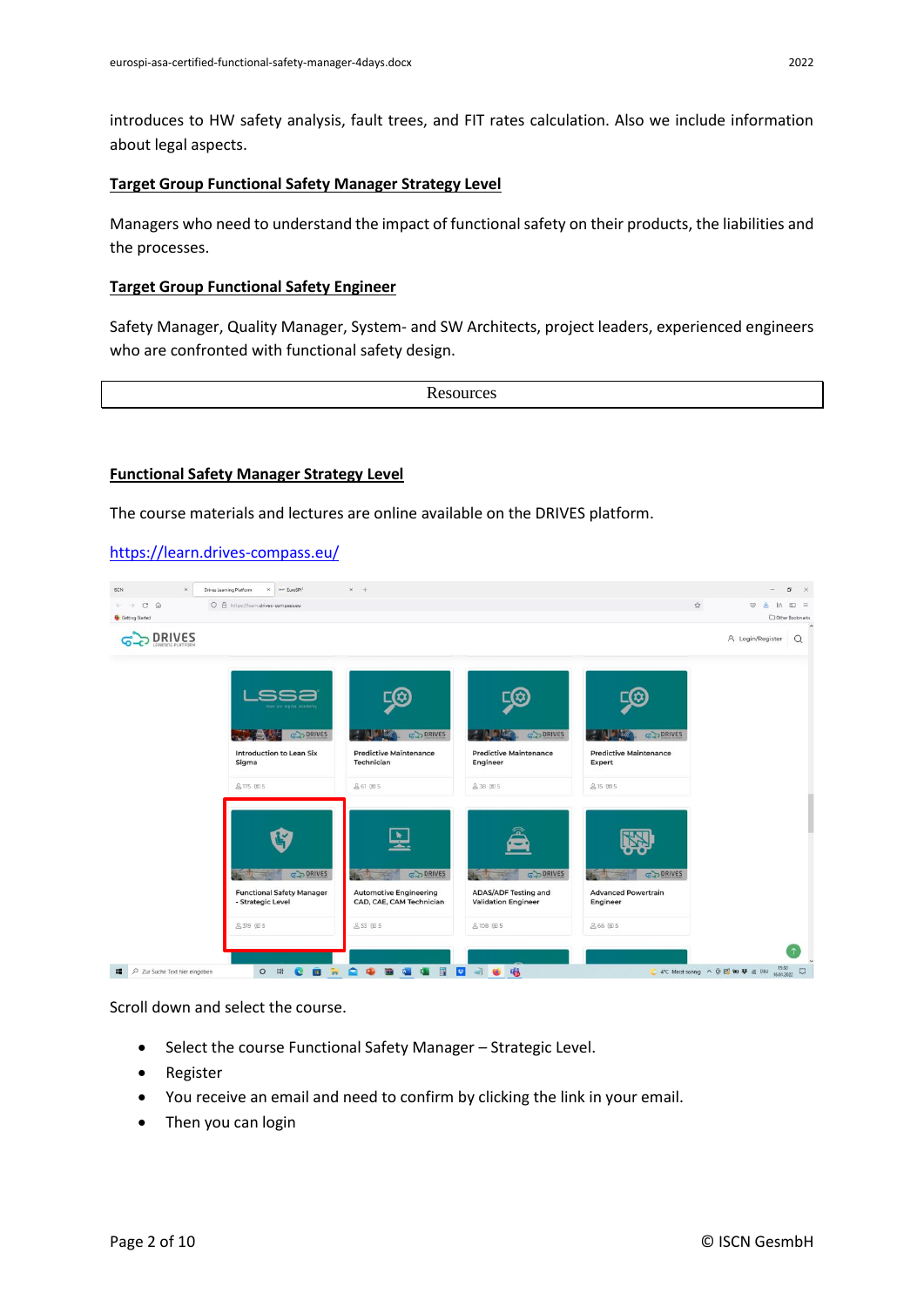# **Functional Safety Engineer**

The course materials and lectures are online available on the EuroSPI Academy platform.

# <https://academy.eurospi.net/>



- Select the course Functional Safety Engineer.
- Register
- You receive an email and need to confirm by clicking the link in your email.
- Then you can login
- You need the enrollment key **- will be provided -**

#### **Functional Safety Management Materials**

The course materials and lectures are online available on the EuroSPI Academy platform.

<https://academy.eurospi.net/>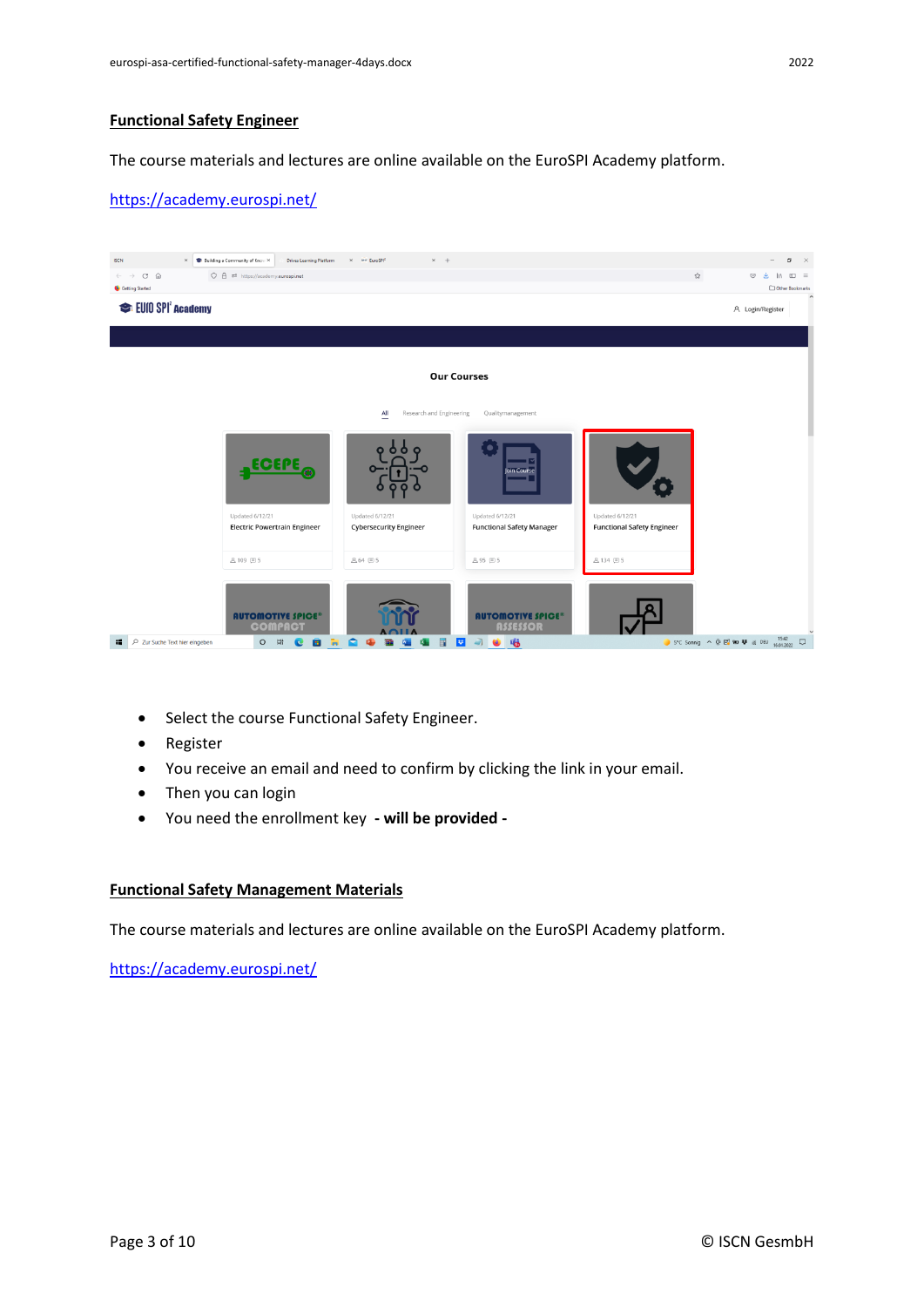

- Select the course Functional Safety Manager.
- Register
- You receive an email and need to confirm by clicking the link in your email.
- Then you can login
- You need the enrollment key **– will be provided -**

Course Schedule

#### **Functional Safety Manager Strategy Level**

This is a free MOOC available at

<https://learn.drives-compass.eu/>

and can be attended online. It is assumed that all attendees will visit this course before they attend the safety engineer and additional safety manager modules.

- U1.E1 Motivation and Introduction to Functional Safety
- U1.E2 Understanding Hazard and Risk Analysis and Safety Goals
- U1.E3 Impact of Functional Safety on Product Design and Cost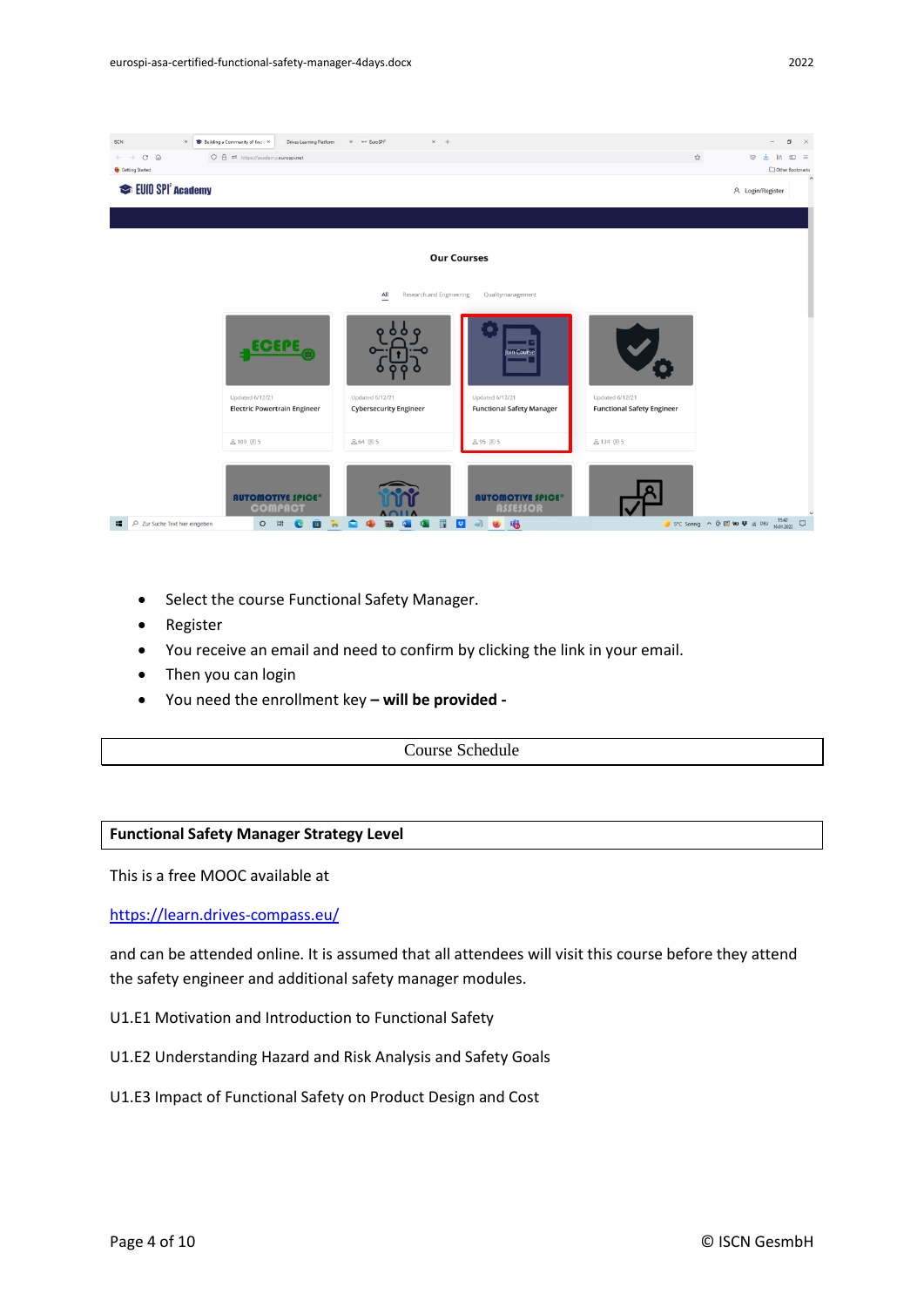# **Functional Safety Engineer**

# **Functional Safety Design – H&R Analysis**

| Day 1 09.00 - 10.15                                                | U3.E1 System Hazard Analysis and Safety Concept (Continued)<br>(H&R in different standards, in ISO 26262, examples)             |  |  |
|--------------------------------------------------------------------|---------------------------------------------------------------------------------------------------------------------------------|--|--|
| Day 1 10.15 - 10.30                                                | Coffee Break                                                                                                                    |  |  |
| Day 1 10.30 - 12.00                                                | Exercise 1: Item Drawing and Fill out H&R (Minimum 3 Risks)                                                                     |  |  |
| Day 1 12.00 - 13.00                                                | Lunch Break                                                                                                                     |  |  |
| Day 1 13.00 - 14.00                                                | Discussion of Exercise 1                                                                                                        |  |  |
| <b>Functional Safety Design - System Level</b>                     |                                                                                                                                 |  |  |
| Day 1 14.00 - 15.00                                                | U3.E2 Integrating Safety in System Design & Test<br>(FSC, TSC, Safety Critical Signal Flow, HSI System level<br>content)        |  |  |
| Day 1 15.00 - 15.15                                                | Coffee Break                                                                                                                    |  |  |
| Day 1 15.15 - 17.00                                                | U3.E2 Integrating Safety in System Design & Test<br>(FSC, TSC, Safety Critical Signal Flow, HSI System level<br>content)        |  |  |
| Day 2 08.00 - 10.00                                                | Exercise 2: FSC/TSC Exercise based on safety goals plus<br>preliminary architecture decisions<br>(based on exercise 1 outcomes) |  |  |
| Day 2 10.00 - 10.15                                                | Coffee Break                                                                                                                    |  |  |
| Day 2 10.15 - 11.30                                                | Discussion of Exercise 2                                                                                                        |  |  |
| Functional Safety Design - System Level - HW-SW Interface Specific |                                                                                                                                 |  |  |
| Day 2 11.30 - 12.30                                                | Exercise 3: HSI Exercise based on functional safety concept<br>(based on exercise 2 outcomes)                                   |  |  |
| Day 2 12.30 - 13.30                                                | Lunch Break                                                                                                                     |  |  |
| Day 2 13.30 - 14.30                                                | Discussion of Exercise 3                                                                                                        |  |  |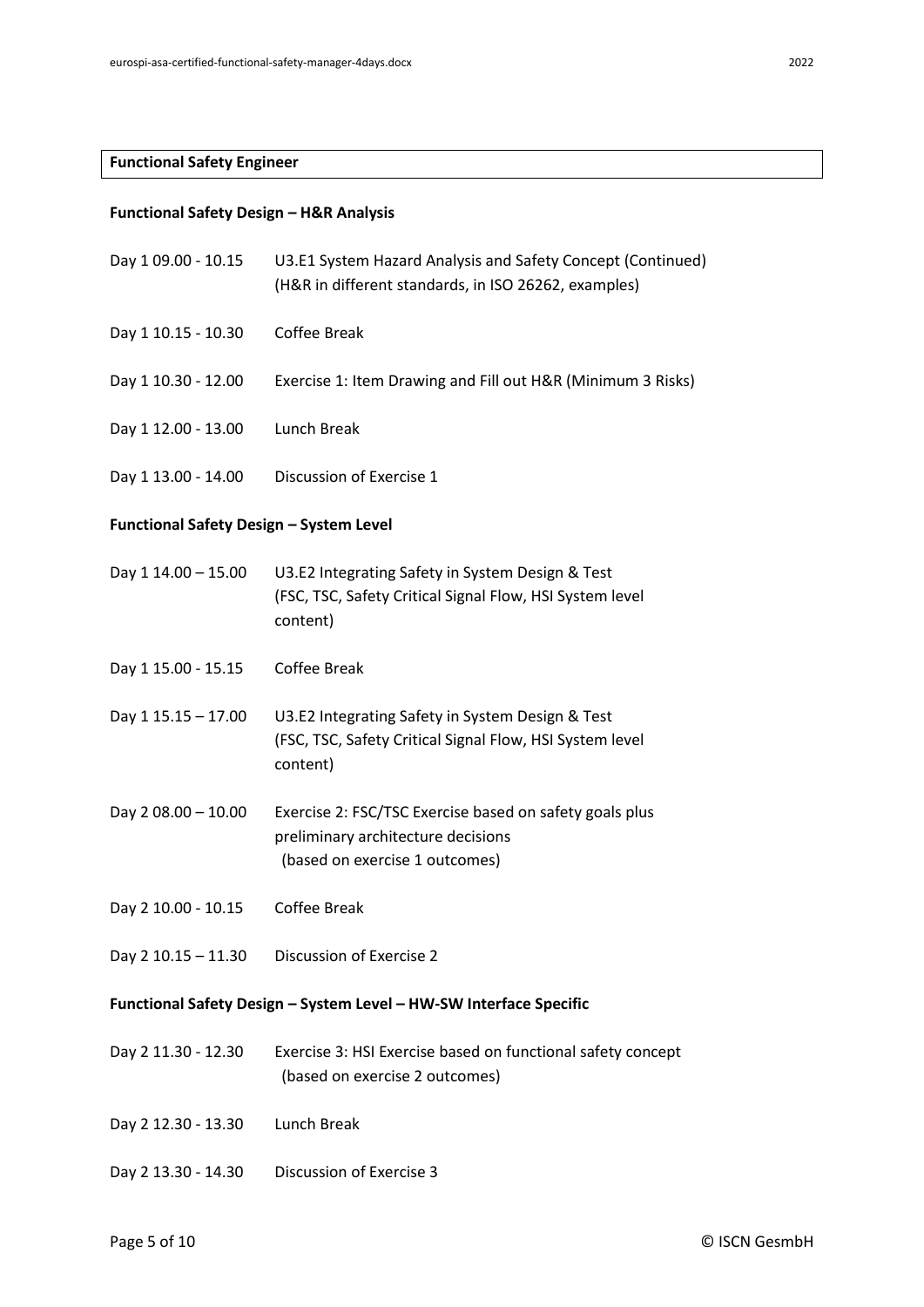# **Functional Safety Design – Software Level**

| Day 2 14.30 - 14.45 | Coffee Break                                                                                                                                                        |
|---------------------|---------------------------------------------------------------------------------------------------------------------------------------------------------------------|
| Day 2 14.45 - 16.00 | U3.E4 Integrating Safety in Software Design & Test<br>(HSI continued SW level, SW FMEA, Diagnose Matrix,<br>SW safety Architecture with E-Gas, Diagnostic Coverage) |
| Day 3 08.00 - 09.30 | U3.E4 Integrating Safety in Software Design & Test Continued                                                                                                        |
| Day 3 09.30 - 10.00 | Exercise 4: Elaborating Diagnose matrix based on signal inputs<br>(for the signals in the HSI)                                                                      |
| Day 3 10.00 - 10.15 | Coffee Break                                                                                                                                                        |
| Day 3 10.15 - 11.30 | Exercise 4: Elaborating Diagnose matrix based on signal inputs<br>(for the signals in the HSI)                                                                      |
| Day 3 11.30 - 12.30 | Discussion of Exercise 4                                                                                                                                            |
| Day 3 12.30 - 13.30 | Lunch Break                                                                                                                                                         |

# **HW Safety Design Aspects**

| Day $3\,13.30 - 15.00$ | U3.E3 Integrating Safety in Hardware Design & Test |
|------------------------|----------------------------------------------------|
|                        | (Fit rate Calculation Example, FMEDA,              |
|                        | Diagnostic Coverage, FTA)                          |
|                        |                                                    |

- Day 3 15.00 15.15 Coffee Break
- Day 3 15.15 16.00 Exercise 5: FMEDA, FTA
- Day 4 08.00 09.00 Exercise 5: FMEDA, FTA Continued
- Day 4 09.00 10.00 Discussion of Exercise 5
- Day 4 10.00 10.15 Coffee Break

#### **Functional Safety Manager Materials**

# **Management Aspects**

Day 4 10.15 – 12.00 Management Topics U2.E1 Safety management on organisational level U2.E2: Safety Case Definition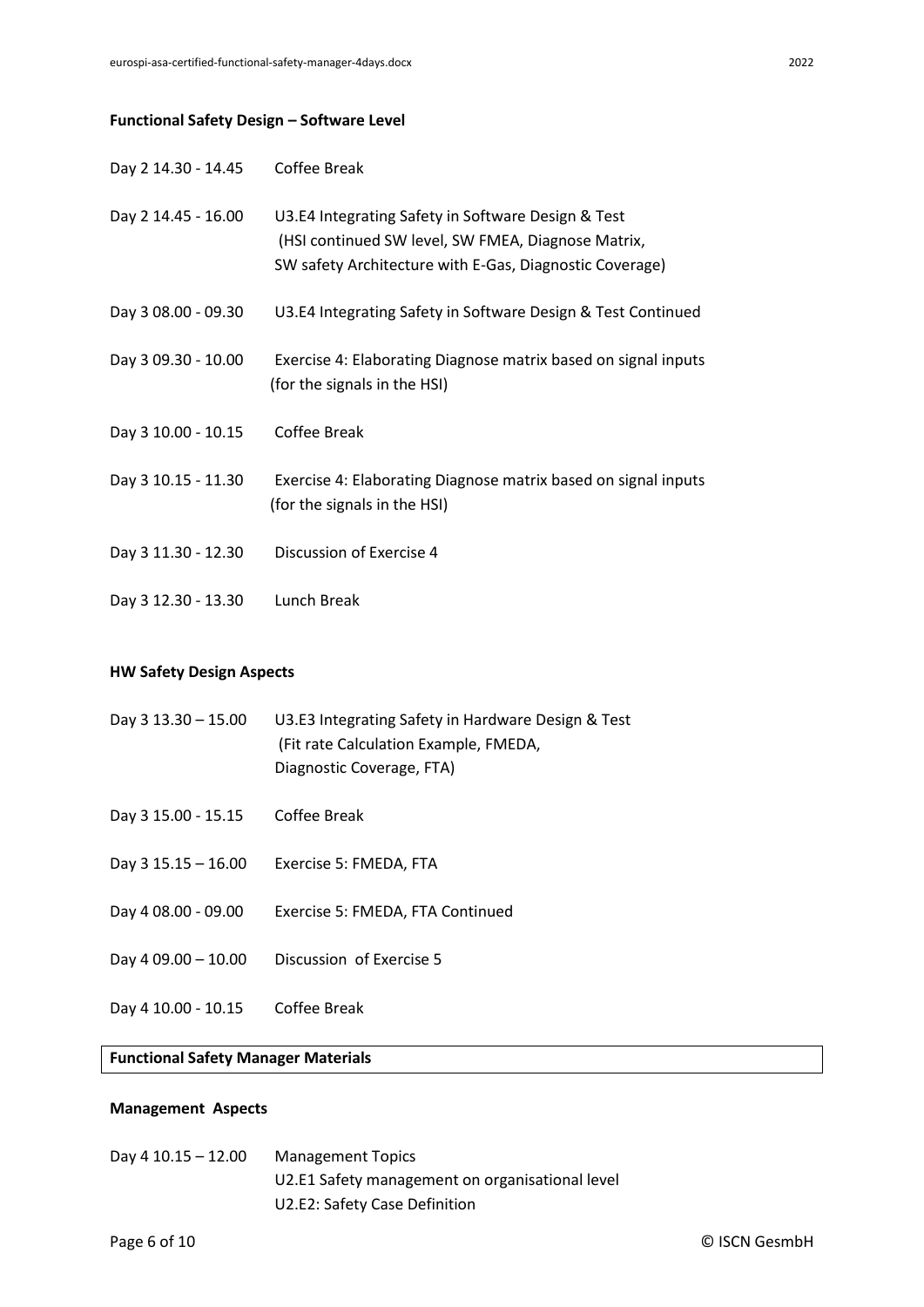#### U2.E4 Safety management on project level

| Day 4 12.00 - 13.00 | Lunch Break                                                          |
|---------------------|----------------------------------------------------------------------|
| Day 4 13.00 - 14.30 | Exercise Safety Plan / DIA & Discussion                              |
| Day 4 14.30 - 14.45 | Coffee Break                                                         |
| Day 4 14.45 - 15.30 | U5.E1 Legal Aspects and Liabilities                                  |
| Day 4 15.30 - 16.00 | Wrap Up and how to get the certificates – EUROSPI & ASA Registration |
|                     |                                                                      |

This course is based on practical Automotive examples from ASIL-D and ASIL-C classified projects. The exercises are based on best practices in functional safety projects which were implemented in leading Automotive suppliers and OEMs.

| <b>The Latin</b> |  |
|------------------|--|
|                  |  |

#### **Two trainers from the below pool:**

#### **Dr Richard Messnarz**

- Principal Automotive SPICE Assessor
- VW Certified Software Quality Improvement Leader (SQIL)
- Internal coach for VW BS
- VDA Certified Competent Level Instructor for Automotive SPICE
- EUROSPI & ASA Certified Functional Safety Trainer
- Researcher Profile: <https://scholar.google.com/citations?user=v2xVlnwAAAAJ&hl=de&oi=ao>
- 32 years of automotive industry experience
- System Architectures, SW Architectures, Requirements Management, Re-Use
- Requirements Management in Automotive
- Industry projects with BOSCH, ZF, Continental, Magna, HELLA, VW, etc.
- Chairman EuroSPI [www.eurospi.net](http://www.eurospi.net/)
- Assessor at BOSCH AS / ZF Lenksysteme since 2003

#### **DI Damjan Ekert**

- Principal Automotive SPICE Assessor
- VW SQIL SW Quality Improvement Lead
- EUROSPI & ASA Certified Functional Safety Manager Trainer
- EUROSPI & ASA Certified Trainer for AQUA (Automotive Quality Engineer)
- SW Project Lead and Architect Capability Adviser System
- 20 year Automotive industry experience
- PQ in Magna projects for 3 years
- Q-Support in ZF Lemförde Projects (ASIL C) for 9 years
- Q-Support in BOSCH Automotive Steering (ASIL-D) for 8 years
- Studied Telematics and Informatics at TU Graz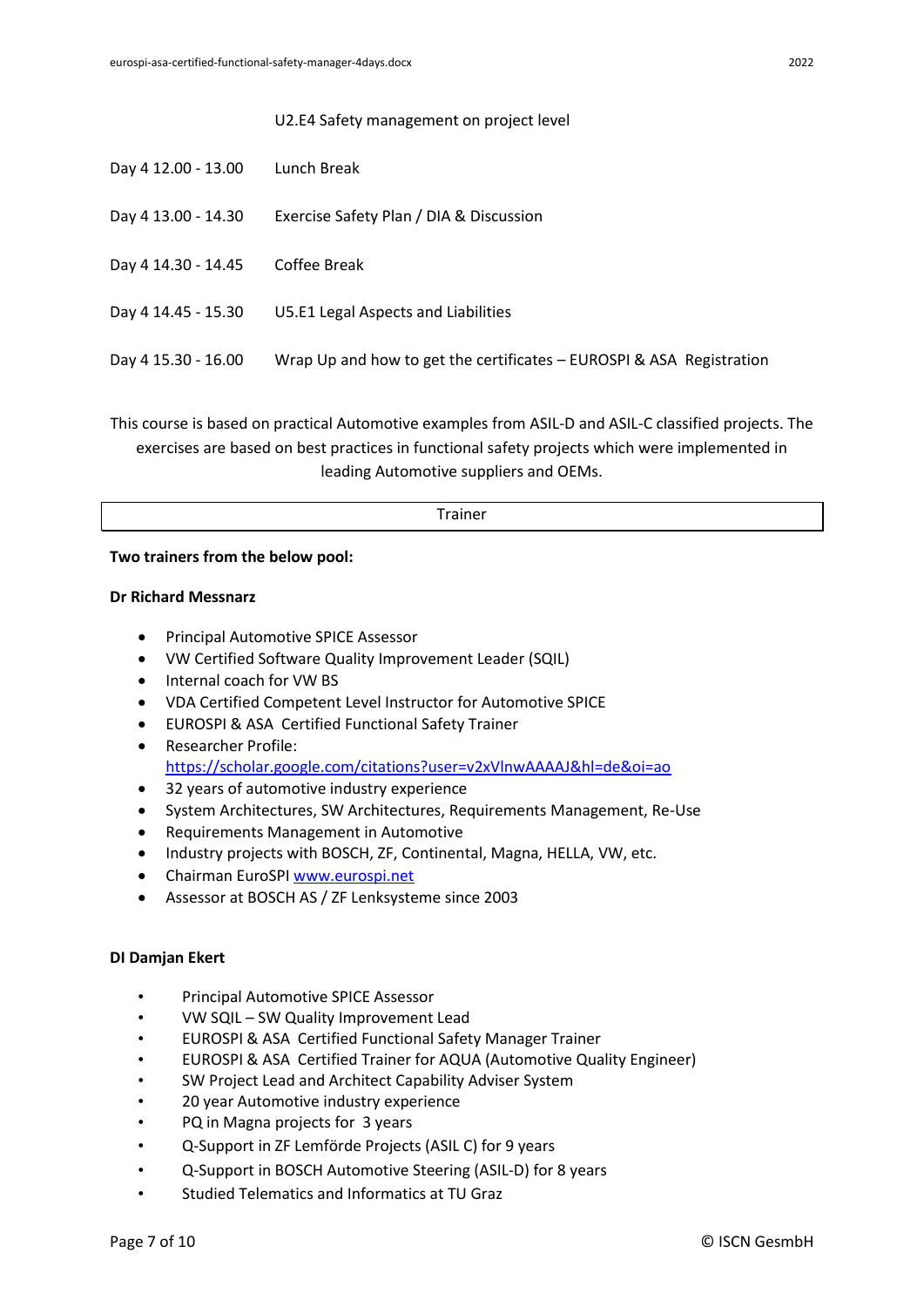• Researcher Profile: <https://scholar.google.com/citations?user=4Sf3jdIAAAAJ&hl=de&oi=ao>

# **Dr Georg Macher**

- Provisional Automotive SPICE Assessor
- Chief Scientist Technical Informatics at TU Graz
- ECQA Certified Functional Safety Manager Trainer
- ECQA Certified Trainer for AQUA (Automotive Quality Engineer)
- R&D for AVL for 8 years
- Senior Scientist at technical University of Graz
- ISCN expert as part of university and ISCN cooperation (since 1997)
- Industry projects with AVL, Magna, AL
- EU Projects with ISCN (TUG + ISCN Partnership)
- More than 15 years work experience
- Automotive SPICE + HW-SW Design Concepts
- Lecturer about Functional Safety and ASPICE at TU Graz
- Studied Telematics and Informatics at TU Graz

# **Dr Andreas Riel**

- Provisional Automotive SPICE Assessor
- ECQA Certified Functional Safety Manager Trainer
- Software Architect at AVL for 8 years
- ECQA Certified Trainer for AQUA (Automotive Quality Engineer)
- Lecturer at Grenoble INP
- Lecturer at FH Düsseldorf
- Experiences in ISCN industry projects with ZF (Parkbremse, Lenkung, safety Coach, ...), BOSCH, AVL and Magna
- EU Projects with ISCN (TUG + ISCN Partnership)
- More than 20 years work experience
- Automotive SPICE + HW-SW Design Concepts
- Requirements Management for platforms at BOSCH AS, ZF Parkbremse, ZF PLZ, etc.
- Studied Telematics and Informatics at TU Graz

# **Dipl. Ing. Bernhardt Steger**

- Competent Automotive SPICE Assessor
- 20 years work experience Automotive
- ECQA Certified Functional Safety Manager / Engineer Trainer
- Project management SW PL for X-Drive
- Expert for SW Design, SW Architectures, SW Unit Tests etc.
- Lecturer for project management at Technical Academy Schwäbisch Gmünd (2015-2017)
- Developer of SW functions in X-Drive projects before becoming SW PL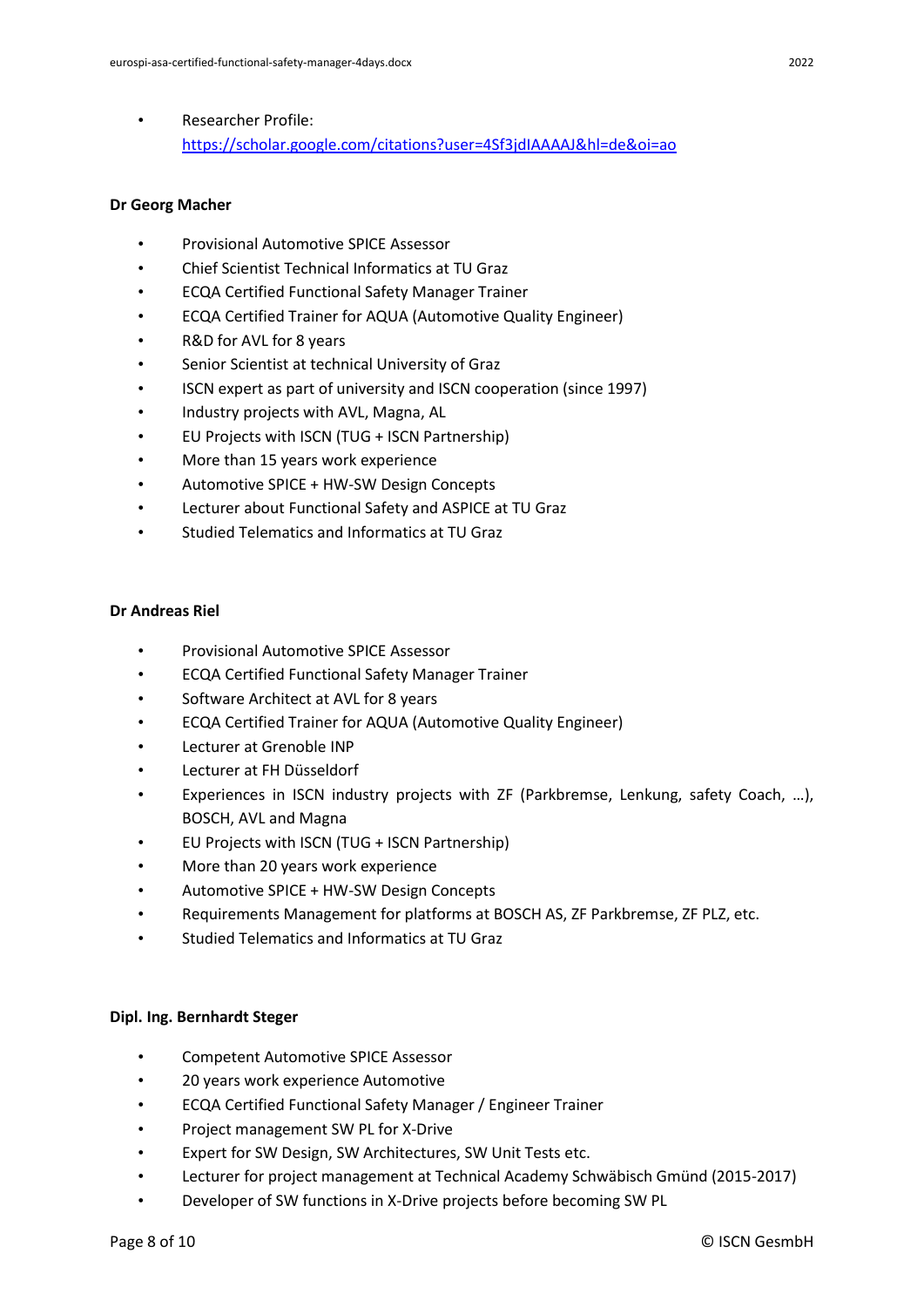- Proframmer of tools e.g. project planning tool integrating CQ and MS Project at BOSCH AS
- Studied Informatics at ETH Zürich

# **Dipl. Ing. Jürgen Dobaj**

- Researcher at TU Graz (highly autonomous driving systems)
- ISCN expert as part of university and ISCN cooperation (since 1997)
- ECQA Certified Trainer for AQUA (Automotive Quality Engineer)
- Lectures at TU Graz about AQUA
- 5 years Automotive work experience
- Studied Telematics and Informatics at TU Graz, does now his PhD
- Programmed SW for power plant management in the cloud for Austrian energy systems